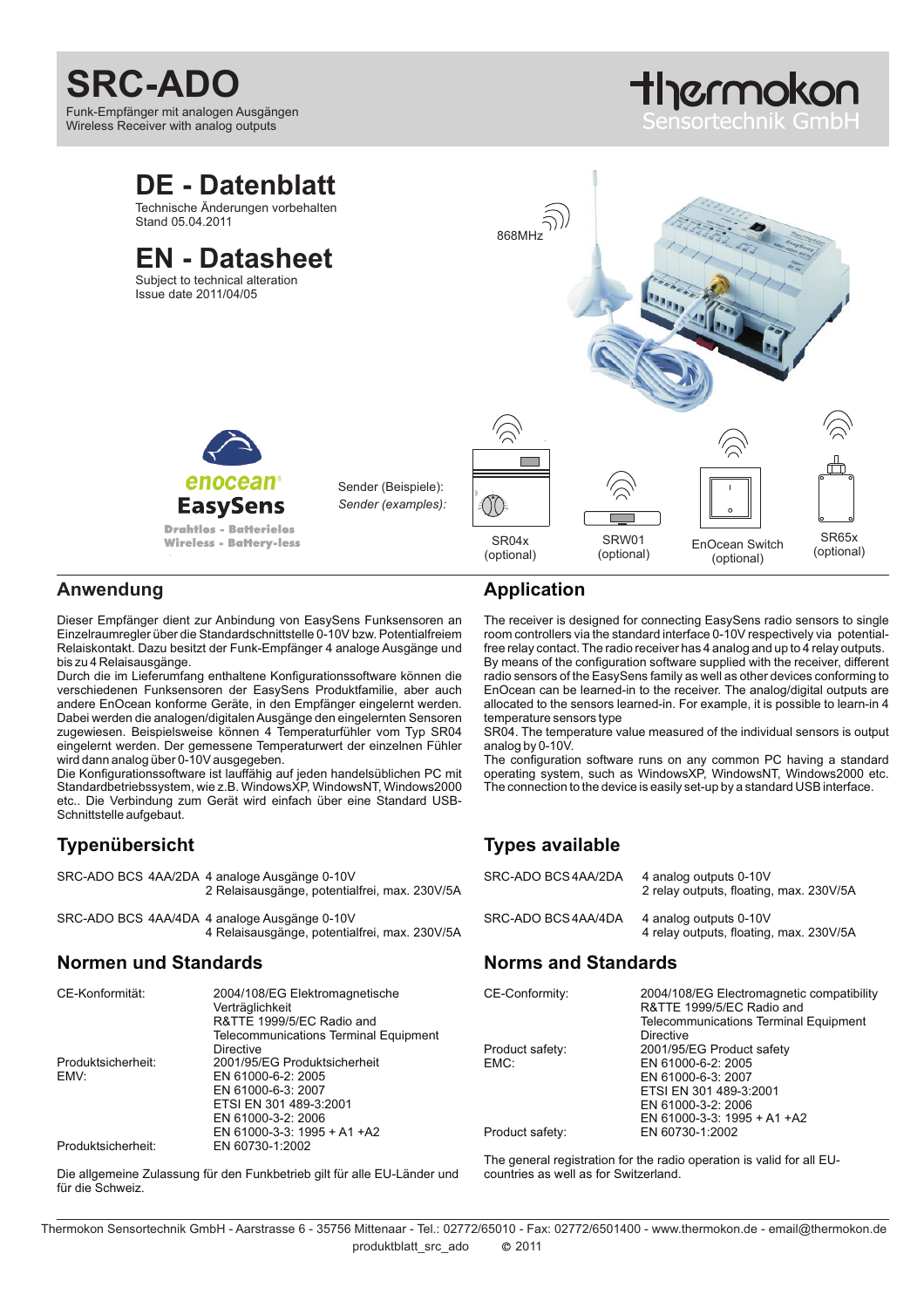#### **Technische Daten Hardware**

|                            | Versorgungsspannung: 230VAC (±10%) 50/60Hz                                        |
|----------------------------|-----------------------------------------------------------------------------------|
| Stromaufnahme:             | max. 5VA                                                                          |
| Ausgänge:                  | 4 analoge Ausgänge 0-10V (Last max. 10mA)                                         |
|                            | Bis zu 4 Relaisausgänge, potentialfrei, Wechsler,                                 |
|                            | AC: max. 5A @ 230V AC (ohmsche Last)                                              |
|                            | DC: max. 5A @ 24V DC (ohmsche Last)                                               |
|                            | Bei induktiver und/oder kapazitiver Last ist eine geeignete                       |
|                            | Schutzbeschaltung vorzusehen (Varistor, RC-Glied,<br>Einschaltstrombegrenzung, ). |
| Antenne:                   | Externe Empfangsantenne mit Magnetfuß                                             |
|                            | (im Lieferumfang enthalten) Anschluß über                                         |
|                            | <b>FME Buchse</b>                                                                 |
| Klemme:                    | Schraubklemme max. 1,5mm <sup>2</sup>                                             |
| Gehäuse:                   | ABS, Farbe lichtgrau ähnlich RAL7035                                              |
| Schutzart:                 | IP20 gemäß EN 60529                                                               |
| Umgebungstemperatur: 060°C |                                                                                   |
| Rel. Luftfeuchte:          | 075%rF, nicht kondensierend                                                       |
| Lagertemperatur:           | $-2070^{\circ}$ C                                                                 |
| Gewicht:                   | ca. 350g (ohne externe Antenne)                                                   |
|                            |                                                                                   |

# **Sicherheitshinweis** A Achtung 230V

Achtung: Einbau und Montage elektrischer Geräte dürfen nur durch eine Elektrofachkraft erfolgen. Vor Entfernen des Deckels Installation freischalten (Sicherung ausschalten).

Die Module dürfen nicht in Verbindung mit Geräten benutzt werden, die direkt oder indirekt menschlichen, gesundheits- oder lebenssichernden Zwecken dienen oder durch deren Betrieb Gefahren für Menschen, Tiere oder Sachwerte entstehen können.

# **ElektrischerAnschluss**

Die Geräte sind für den Betrieb an 230V AC ausgelegt. Beim elektrischen Anschluss der Geräte gelten die techn. Daten der Geräte.

Die Geräte müssen bei einer konstanten Betriebsspannung betrieben werden. Strom-/Spannungsspitzen beim Ein-/Ausschalten der Versorgungsspannung müssen bauseits vermieden werden.

#### **Montagehinweis**

Das Modulgehäuse ist vorbereitet für die Montage auf Norm- Tragschienen nach DIN EN 50022. Für den Betrieb ist eine separate externe 868MHz Empfangsantenne erforderlich (siehe Zubehör).

Die Antenne besitzt einen Magnetfuß und muss in der Mitte einer mind. 180mm x 180mm großen Metallplatte (Material: verzinktes Stahlblech, siehe Zubehör) aufgebracht werden. Der ideale Montageort (optimale Funkreichweite) liegt in Räumen ca. 1m unterhalb der Decke. Die Antenne sollte vertikal nach unten ausgerichtet sein und einen Abstand von mind. 90mm von der Wand haben. Der Abstand zu anderen Sendern (z.B.GSM / DECT / Wireless LAN / EnOcean Sendern) sollte mind. 2m betragen. Zur farblichen Anpassung an die Umgebung kann die Antenne lackiert werden (Keine metallischen Lacke verwenden!)

Hinweise zur Kabelverlegung:

- Die Verlegung sollte im Elektro-Installationsrohr erfolgen
- Eine Quetschung des Kabels ist unbedingt zu vermeiden ·
- Der minimale Biegeradius des Verlängerungskabels beträgt 50mm Bei der Kabelverlegung sollte die Verwendung einer · ·
- Ziehvorrichtung vermieden werden, um Schäden an der

Ummantelung bzw. den Steckverbindern zu vermeiden. Zur optimalen Platzierung der Antenne und Empfangsreichweite bitte die "Informationen zu Funk" auf den folgenden Seiten beachten.

Bitte beachten Sie auch die allgemeinen Hinweise in unserem INFOBLATT THK.

## **Inbetriebnahme**

Die Funksensoren schicken Telegramme zeit- oder ereignisgesteuert an den Empfänger. Der Empfänger prüft die eingehenden Telegramme und wandelt die Messwerte der eingelernten Sensoren direkt in analoge (0...10V) oder binäre (Relais) Standardsignale um. Die Zuordnung der Ausgänge erfolgt über die Konfigurationssoftware.

Details zum Konfigurieren der Ausgänge bzw. Einlernen der Funksensoren werden in der jeweiligen Softwaredokumentation des Empfängers beschrieben.

# **Technical Data Hardware**

| Power supply:<br>Power consumption:<br>Outputs: | 230VAC (±10%) 50/60Hz<br>max. 5VA<br>4 analog outputs 0-10V (load max. 10mA)<br>up to 4 relay outputs, floating, change-over contact,<br>AC: max. 5A @ 230V AC (resistive load)<br>DC: max. 5A @ 24V DC (resistive load)<br>For inductive and / or capacitive loads, a suitable protection must be<br>provided (varistor, RC element, inrush current limiting element, ). |
|-------------------------------------------------|---------------------------------------------------------------------------------------------------------------------------------------------------------------------------------------------------------------------------------------------------------------------------------------------------------------------------------------------------------------------------|
| Antenna:                                        | External receiving antenna with magnetic<br>holding (included in delivery)<br>Connector female FMF                                                                                                                                                                                                                                                                        |
| Clamps:                                         | Terminal screw max. 1,5mm <sup>2</sup>                                                                                                                                                                                                                                                                                                                                    |
| Housing:                                        | ABS, Colour light grey similar to RAL7035                                                                                                                                                                                                                                                                                                                                 |
| Protection:                                     | IP20 according to EN 60529                                                                                                                                                                                                                                                                                                                                                |
| Ambient temperature 060°C                       |                                                                                                                                                                                                                                                                                                                                                                           |
| Humidity:                                       | 075%rH, without dew permeation                                                                                                                                                                                                                                                                                                                                            |
| Storage temperature: -2070°C                    |                                                                                                                                                                                                                                                                                                                                                                           |
| Weight:                                         | approx. 350g (without external antenna)                                                                                                                                                                                                                                                                                                                                   |

**1** Achtung 230V **Security Advice** All Caution 230V

Caution: The installation and assembly of electrical equipment may only be performed by a skilled electrician. Isolate installation before removal of cover (Disconnect fuse).

The modules must not be used in any relation with equipment that supports, directly or indirectly, human health or life or with applications that can result in danger for people, animals or real value.

# **Electrical Connection**

The devices are constructed for the operation of 230V AC. For the electrical connection, the technical data of the corresponding device are valid. The devices must be operated at a constant supply voltage. When switching the supply voltage on/off, power surges must be avoided on site.

## **MountingAdvice**

The housing of the module is designed for an installation on standard mounting rails according to DIN EN 50022. For operation, a separate external 868 MHz receiving antenna is necessary (please refer to "accessories").

The antenna has a magnetic flux and must be mounted in the middle of a metal plate with the minimum dimensions 180mm x 180mm (material: galvanized sheet steel, please see "accessories"). The ideal mounting place in rooms is found approx. 1 m under the ceiling (optimum radio transmission range). The antenna should be adjusted vertically downwards and should have a minimum distance of approx. 90mm to the wall. The distance to other senders (e.g. GSM/DECT/Wireless LAN/ EnOcean senders) should be 2m at least. To match the colour of the room, the antenna can be painted, accordingly (do not use any metallic lacquers).

- Cable Laying Notice<br>Cable Javing Cable laying should be made in an electric conduit.
	- · A cable crushing should be avoided.
	- · The minimum bending radius of the extension cable amounts to 50mm
	- · Do not use an active pull-up device for the cable laying, in order to avoid any damages of the sheathing respectively of the connectors.

For an optimum location of the antenna and an optimum radio transmission range, please see our "information on radio sensors" on the following pages. Please also note our general notices in our "INFOBLATTTHK".

#### **Installation**

The radio sensors are sending time- or event-controlled telegrams to the receiver. The receiver verifies the telegrams received and converts the measuring values of the sensors learned-in directly into analog (0…10V) or binary (relay) standard signals. The allocation of the outputs is made by the configuration software.

Detailed information on the configuration of the outputs respectively the learning-in of the radio sensors can be obtained in the corresponding software documentation of the receiver.

2011 Thermokon Sensortechnik GmbH - Aarstrasse 6 - 35756 Mittenaar - Tel.: 02772/65010 - Fax: 02772/6501400 - www.thermokon.de - email@thermokon.de produktblatt\_src\_ado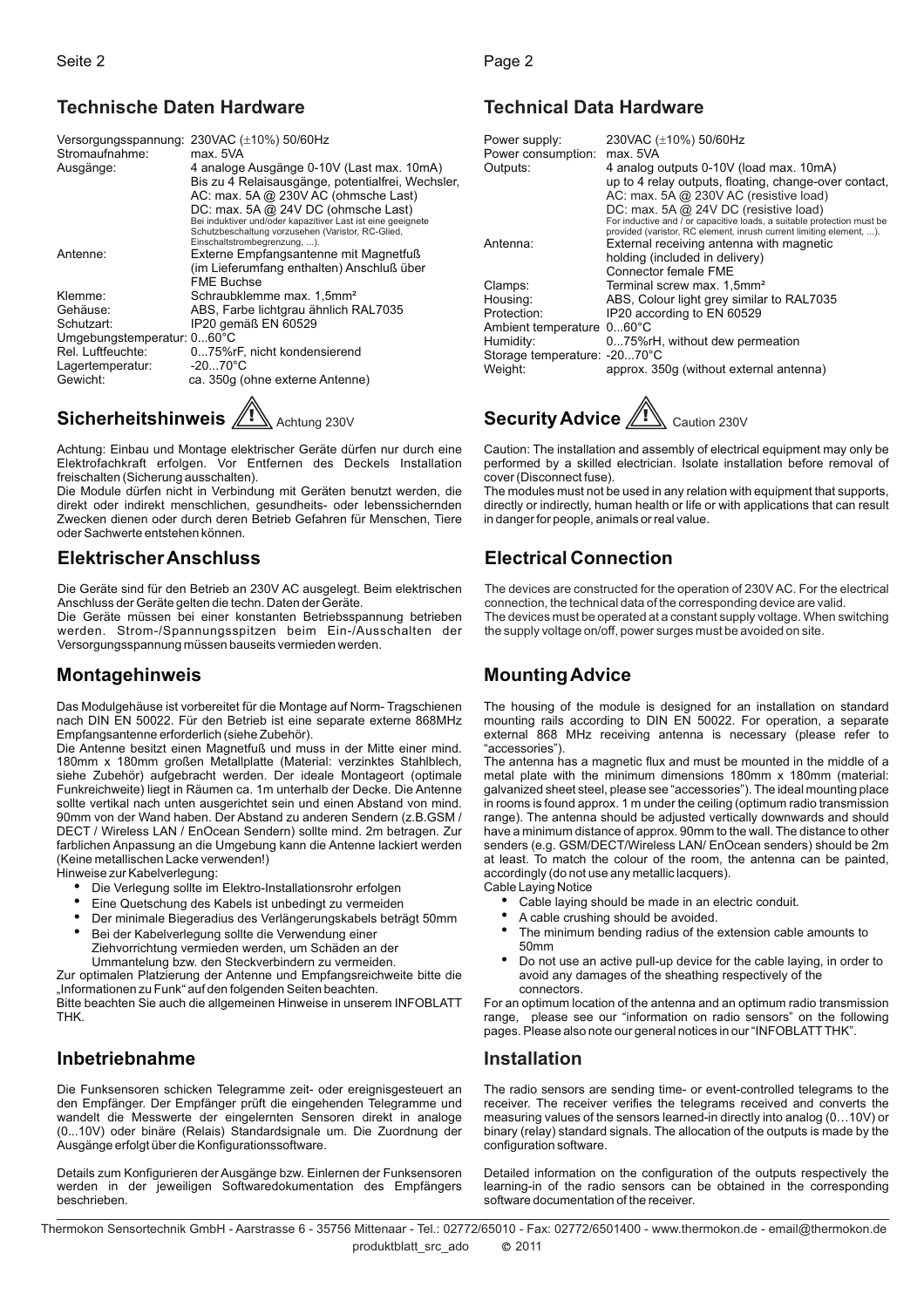

Relay Outputs **Power Supply Accord Power Supply** Relay Outputs Relay Outputs Relay Power Supply

#### **Informationen zu Funk**

#### **Reichweitenplanung**

Da es sich bei den Funksignalen um elektromagnetische Wellen handelt, wird das Signal auf dem Weg vom Sender zum Empfänger gedämpft. D.h. sowohl die elektrische als auch die magnetische Feldstärke nimmt ab, und zwar umgekehrt proportional zum Quadrat des Abstandes von Sender und Empfänger (E,H~1/r²)

Neben dieser natürlichen Reichweiteneinschränkung kommen noch weitere Störfaktoren hinzu: Metallische Teile, z.B. Armierungen in Wänden, Metallfolien von Wärmedämmungen oder metallbedampftes Wärmeschutzglas reflektieren elektromagnetische Wellen. Daher bildet sich dahinter ein sogenannter Funkschatten.

Zwar können Funkwellen Wände durchdringen, doch steigt dabei die Dämpfung noch mehr als beiAusbreitung im Freifeld.

> Durchdringung von Funksignalen: Holz, Gips, Glas unbeschichtet  $90...100\%$ <br>Backstein. Pressspanplatten 65...95% Backstein, Pressspanplatten 65...95%<br>Armierter Beton 10...90% Armierter Beton 10...90%<br>Metall, Aluminiumkaschierung 10...10% Metall, Aluminiumkaschierung *Material Durchdringung*

Für die Praxis bedeutet dies, dass die verwendeten Baustoffe im Gebäude eine wichtige Rolle bei der Beurteilung der Funkreichweite spielen. Einige Richtwerte, damit man etwa das Umfeld bewerten kann:

Funkstreckenweite/-durchdringung:

Sichtverbindungen: Typ. 30m Reichweite in Gängen, bis zu 100m in Hallen Rigipswände/Holz: Typ. 30m Reichweite durch max. 5 Wände Ziegelwände/Gasbeton: Typ. 20m Reichweite durch max. 3 Wände Stahlbetonwände/-decken: Typ. 10m Reichweite durch max. 1 Decke Versorgungsblöcke und Aufzugsschächte sollten als Abschottung gesehen werden



Zudem spielt der Winkel eine Rolle, mit dem das gesendete Signal auf die Wand trifft. Je nach Winkel verändert sich die effektive Wandstärke und somit die Dämpfung des Signals. Nach Möglichkeit sollten die Signale senkrecht durch das Mauerwerk laufen. Mauernischen sind zu vermeiden.

#### **Information on Radio Sensors**

#### **Transmission Range**

As the radio signals are electromagnetic waves, the signal is damped on its way from the sender to the receiver. That is to say, the electrical as well as the magnetic field strength is removed inversely proportional to the square of the distance between sender and receiver (E,H~1/r²).

Beside these natural transmission range limits, further interferences have to be considered: Metallic parts, e.g. reinforcements in walls, metallized foils of thermal insulations or metallized heat-absorbing glass, are reflecting electromagnetic waves. Thus, a so-called radio shadow is built up behind these parts.

It is true that radio waves can penetrate walls, but thereby the damping attenuation is even more increased than by a propagation in the free field.

| Penetration of radio signals: |             |
|-------------------------------|-------------|
| Material                      | Penetration |
| Wood, gypsum, glass uncoated  | $90100\%$   |
| Brick, pressboard             | 6595%       |
| Reinforced concrete           | $1090\%$    |
| Metall, alumium pasting       | $010\%$     |

For the praxis, this means, that the building material used in a building is of paramount importance for the evaluation of the transmitting range. For an evaluation of the environment, some guide values are listed:

Radio path range/-penetration:

Visual contacts: Typ. 30m range in passages, corridors, up to 100m in halls Rigypsum walls/wood: Typ. 30m range through max. 5 walls Brick wall/Gas concrete: Typ. 20m range through max. 3 walls Reinforced concrete/-ceilings: Typ. 10m range through max. 1 ceiling Supply blocks and lift shafts should be seen as a compartmentalisation



In addition, the angle with which the signal sent arrives at the wall is of great importance. Depending on the angle, the effective wall strength and thus the damping attenuation of the signal changes. If possible, the signals should run vertically through the walling. Walling recesses should be avoided.

2011 Thermokon Sensortechnik GmbH - Aarstrasse 6 - 35756 Mittenaar - Tel.: 02772/65010 - Fax: 02772/6501400 - www.thermokon.de - email@thermokon.de produktblatt\_src\_ado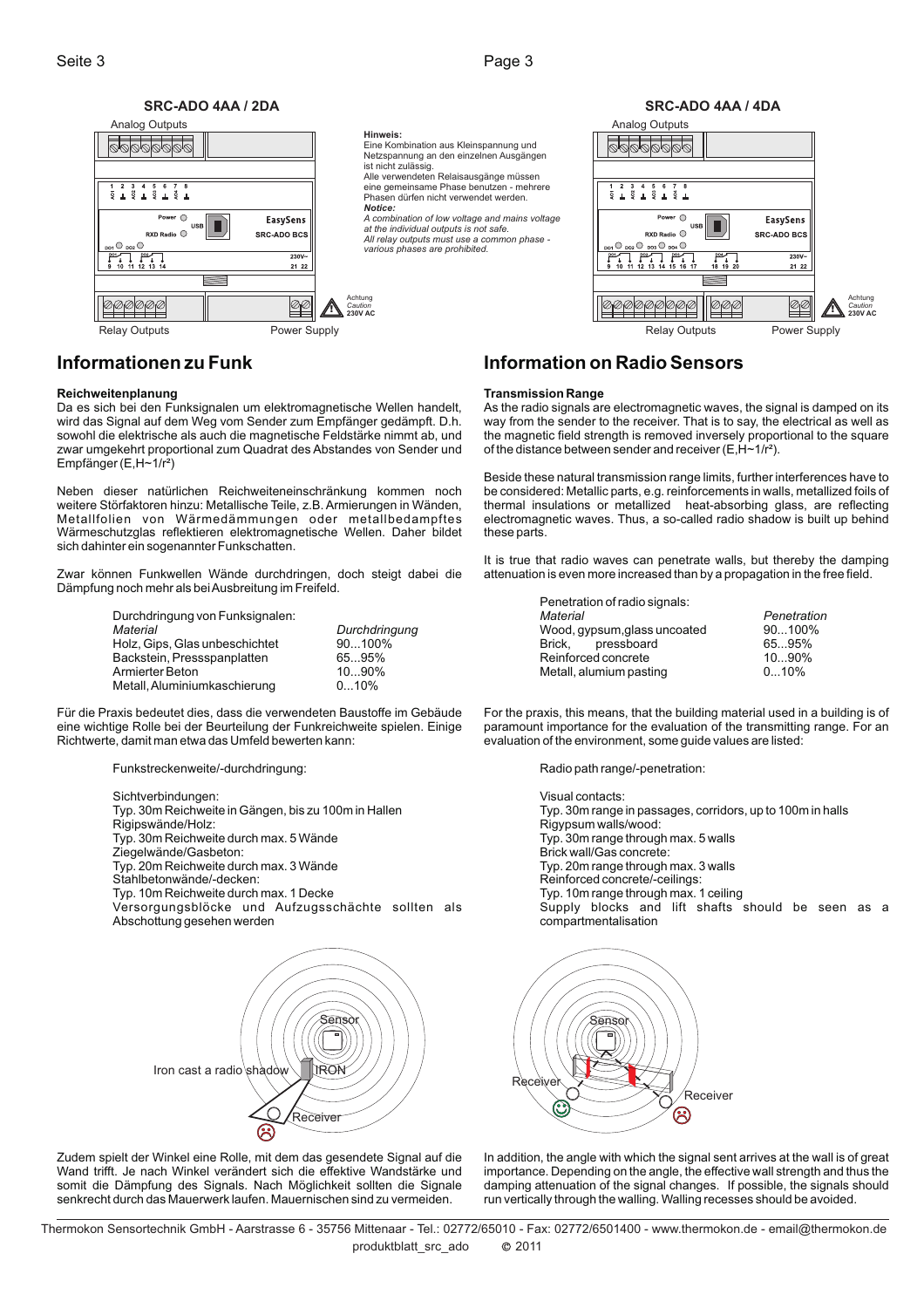#### Seite 4 Page 4

#### **Andere Störquellen**

Geräte, die ebenfalls mit hochfrequenten Signalen arbeiten, z.B. Computer, Audio-/Videoanlagen, elektronische Trafos und Vorschaltgeräte etc. gelten als weitere Störquellen. Der Mindestabstand zu diesen Geräten sollte 0,5m betragen.

Finden der optimalen Geräteplatzierung mit Feldstärke-Messgerät EPM100

Unter der Bezeichnung EPM100 steht ein mobiles Feldstärke-Messgerät zur Verfügung, welches dem Installateur zur einfachen Bestimmung der optimalen Montageorte für Sensor und Empfänger dient. Weiterhin kann es zur Überprüfung von gestörten Verbindungen bereits installierter Geräte benutzt werden. Am Gerät werden die Feldstärke empfangener Funktelegramme und störende Funksignale im Bereich 868MHz angezeigt.

Vorgehensweise bei der Ermittlung der Montageorte für Funksensor/Empfänger: Person 1 bedient den Funksensor und erzeugt durch Tastendruck Funktelegramme. Person 2 überprüft durch die Anzeige am Messgerät die empfangene Feldstärke und ermittelt so den optimalen Montageort.

#### **Hochfrequenzemmissionen von Funksensoren**

Seit dem Aufkommen schnurloser Telefone und dem Einsatz von Funksystemen in Wohngebäuden werden auch die Einflußfaktoren der Funkwellen auf die Gesundheit der im Gebäude lebenden und arbeitenden Menschen stark diskutiert. Oft herrscht sowohl bei den Befürwortern als auch bei den Kritikern eine große Verunsicherung aufgrund fehlender Messergebnisse und Langzeitstudien.

Ein Messgutachten des Instituts für sozial-ökologische Forschung und Bildung (ECOLOG) hat nun bestätigt, daß die Hochfrequenzemissionen von Funkschaltern und Sensoren mit EnOcean Technologie deutlich niedriger liegen als vergleichbare konventionelle Schalter. Dazu muß man wissen, daß auch konventionelle Schalter aufgrund des Kontaktfunkens elektromagnetische Felder aussenden. Die abgestrahlte Leistungsflußdichte (W/m²) liegt, über den Gesamtfrequenzbereich betrachtet, 100 mal höher als bei Funkschaltern. Zudem wird aufgrund der reduzierten Verkabelung bei Funkschaltern eine potentielle Exposition durch über die Leitung abgestrahlten niederfrequenten Magnetfelder vermindert. Vergleicht man die Funkemissionen der Funkschalter mit anderen Hochfrequenzquellen im Gebäude, wie z.B. DECT-Telefone und - Basistationen, so liegen diese Systeme um einen Faktor 1500 über denen der Funkschalter.

#### **Other Interference Sources**

Devices, that also operate with high-frequency signals, e.g. computer, auido-/video systems, electronical tansfomers and ballasts etc. are also considered as an interference source.

The minimum distance to such devices should amount to 0,5m.

Find the optimum device location by means of the field strength-measuring instrument EPM100

Under the description EPM100 we understand a mobile field strength measuring instrument, which allows the plumber or electrician to easily dertermine the optimum mounting place for sensor and receiver. Moreover, it can be used for the examination of interfered connections of devices, already installed in the building. At the device, the field strengths of radio telegrams received or interfered radio signals in the range 868MHz are displayed.

Proceeding upon determination of mounting place for radio sensor/ receiver: Person 1 operates the radio sensor and produces a radio telegram by key actuation By means of the displayed values on the measuring instrument, person 2 examines the field strength received and determines the optimum installation place, thus.

#### **High-frenquency emission of radio sensors**

Since the development of cordless telephones and the use of radio systems in residential buildings, the influence of radio waves on people's health living and working in the building have been discussed intensively. Due to missing measuring results and long-term studies, very often great feelings of uncertainly have been existing with the supporters as well as with the critics of radio systems.

A measuring experts certificate of the institute for social ecological research and education (ECOLOG) has now confirmed, that the high-fequency emissions of radio keys and sensors based on EnOcean technology are considerably lower than comparable conventional keys. Thus, it is good to know, that conventional keys do also send electromagnetic fields, due to the contact spark. The emitted power flux density  $(W/m^2)$  is 100 times higher than with radio sensors, considered over the total frequency range. In addition, a potential exposition by low-frequency magnet fields, emitted via the wires, are reduced due to wireless radio keys. If the radio emission is compared to other high-frequency sources in a building, such as DECTtelephones and basis stations, these systems are 1500 times higher-graded than radio keys.

#### **Abmessungen (mm) Dimensions (mm)**